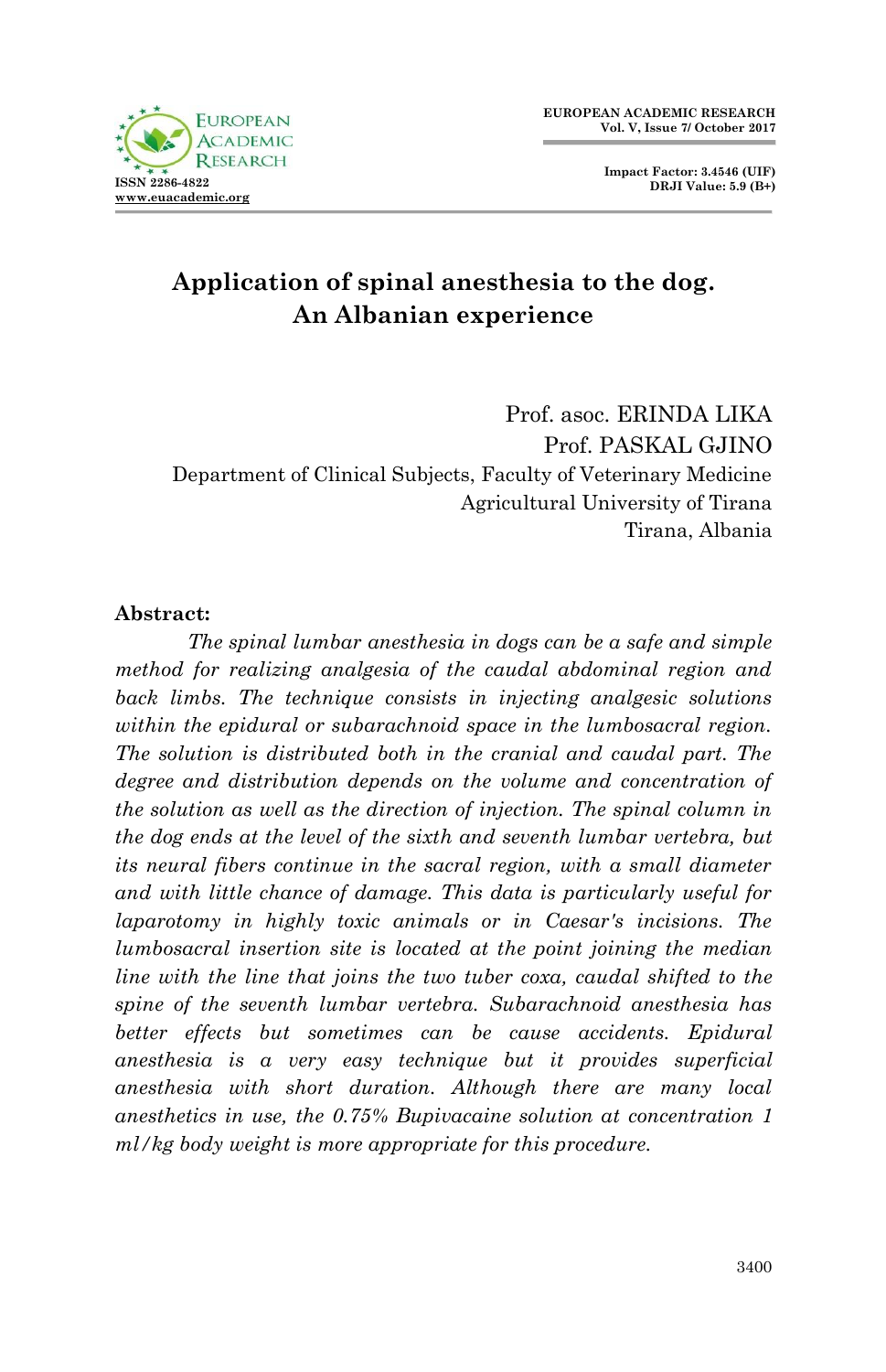**Key words:** spinal, epidural, anesthetic, lidocaine, alfacaine, bupivacaine, dog.

#### **INTRODUCTION**

Last years. in our country there is an increase in the number of pet animals. in particular dogs and cats, who have become important members in the family environment. Although the owners' interest in these animals is good, due to their lack of knowledge of breeding conditions, many pathologies have been observed and are increasingly being observed. The treatment of them often requires specialized surgical interventions. Pathologies such as pyometra, intestinal obstruction, urinary blockage, severe fractures as a result of advanced traumatic or surgical intervention are associated with a very serious condition of the body and in particular with severe cardiovascular and respiratory disorders. In these situations it is impossible to perform general anesthesia, which in most cases is of lethal consequences.

Under these conditions, it is necessary to avoid general anesthesia, through local spinal anesthesia associated with the use of certain sedative and transient substances.

In human medicine this method has long been used and is quite effective in some surgical interventions. In veterinary medicine this technique has been used in special cases in cattle for performing some obstetric interventions. Spinal anesthesia in the dog has been successfully applied in recent years in Bari (Italy) and Berlin (Germany).

The purpose of this study is to perfect the techniques of spinal anesthesia in various pathologies and to determine its superiority and effectiveness in some pathologies compared to general anesthesia, considering in this way these indicators such as the quality of anesthesia, the ease of performing surgical interventions and achieving operator success.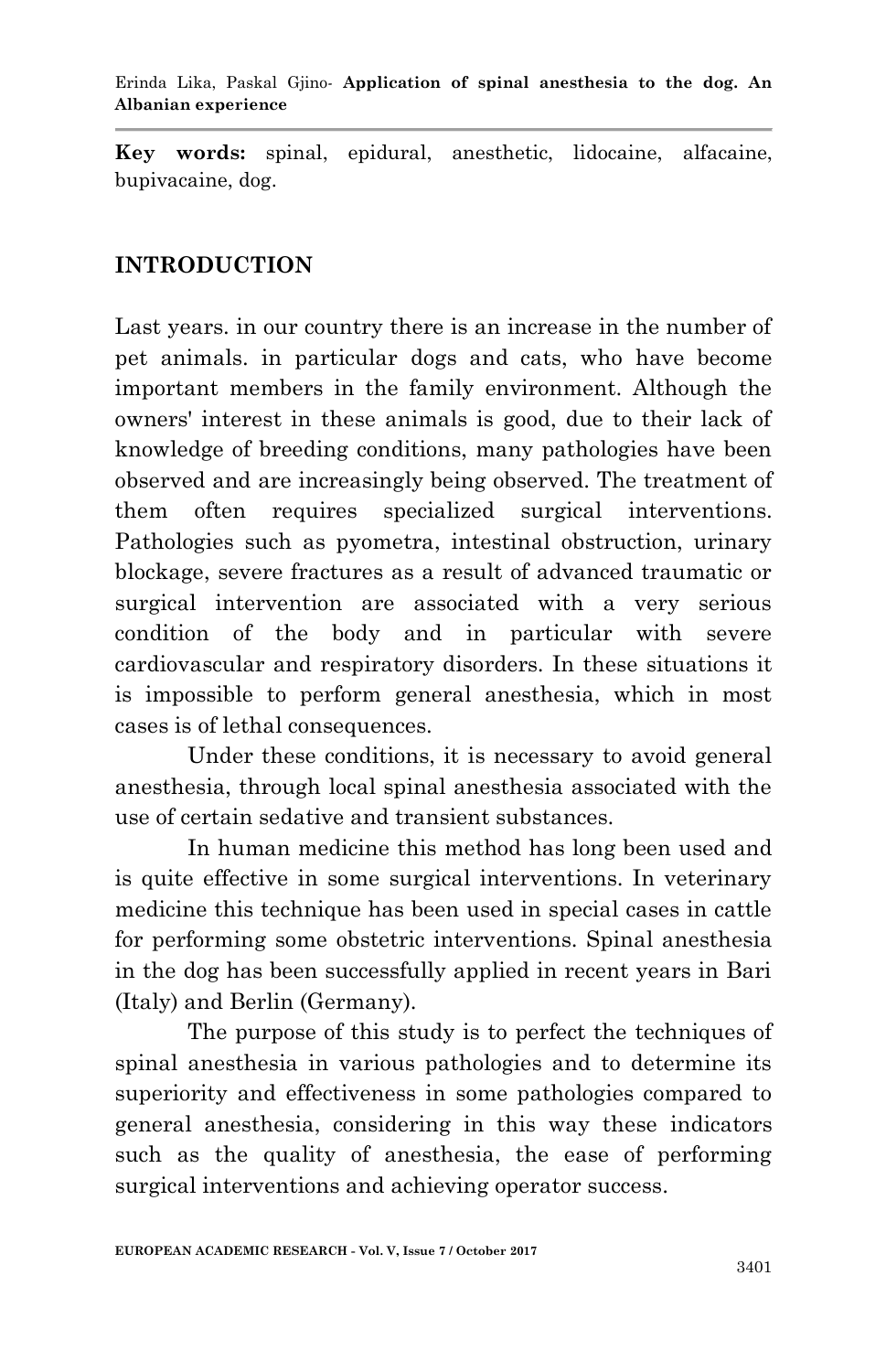## **MATERIAL AND METHOD**

During the period December 2015-December 2016, in 36 dogs were applied spinal anesthesia. Out of this number, 30 of them were experimental and used for didactic purposes, while 6 cases underwent spinal anesthesia under realistic conditions of surgical interventions such as castration, sterilization, femoral fractures, deep wound healing in the back limbs and 1 case with a pyometra. For the realization of this study, spinal anesthesia in these dogs was performed through some anesthetic protocols. However, for study effects they were divided into 3 groups as follows:

- 1. Group I in total 10 dogs underwent spinal anesthesia with 2% Lidocaine at 1 ml / 10 kg body weight.
- 2. Group II altogether 10 dogs underwent spinal anesthesia with alphacain 2% + adrenaline at 1 ml / 10 kg body weight.
- 3. Group III altogether 16 dogs underwent spinal anesthesia with 0.75% bupivacaine at 1 ml / 10 kg body weight.

For all groups, were measured qualitative and quantitative indicators of spinal anesthesia. For qualitative indicators, different reflexes were evaluated as: loss of sensitivity during puncture proces in the back limb region, anal reflex, loss of ability to move, analgesia in the skrotal and perineal region, etc. Quantitative indicators have been evaluated by measuring the time of initiation of local anesthetic effects, duration of local anesthesia, pulse stroke and respiratory rate, body temperature, etc.

At the time of the initiation of surgical manipulations and after the spinal anesthetic effect appeared, in all cases, was used Xylazine at 2% in the 2 mg / kg body weight regimen for the purpose of general animal calming and muscular relaxation.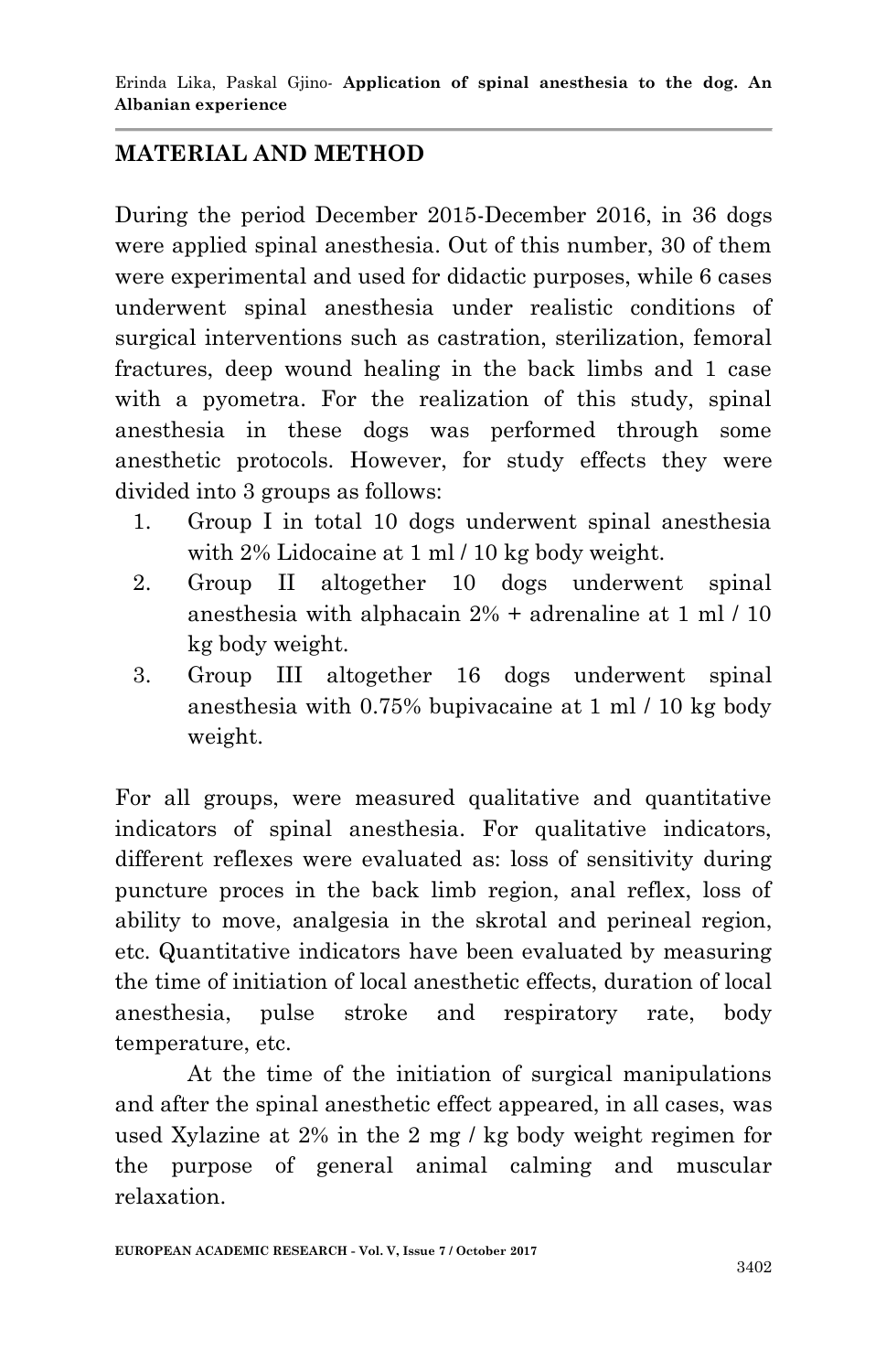**Technique**. Spinal anesthesia is performed by throwing the local anesthetic into the lumbosacral space. The injection point is located on the median line, at its joinpoint with the line that joins two tubercoxes and approximately 1-3 cm caudaly displaced. For the exact determination of this injection point was done as follows: For each case was measured the distance between the two tubercoxe (Dc) weight, sex, race of animals underwent to spinal anesthesia as well as distance of displacement over median line (Dd). In a significant part of the cases (12 dogs) these distances were verified by making the real preparation of the vertebral column and lumbo-sacral space. From these manipulations it was found that there are no significant differences between the external distances (Dc) and (Dd) and those actually observed in the preparation.

Spinal anesthesia is accomplished by injecting local anesthetic into the lumbosacral space which is relatively large and easly palpable in the dog. The spinal injection process presents two important moments:

❖ Determining the injection point.

❖ Determining the spinal area in which the anesthetic solution will be thrown.

Spinal anesthesia consists in throwing anesthetics near the spinal coda. Depending on which space anesthetics is thrown, spinal anesthesia is classified as epidural and subarachnoid anesthesia. For this purpose we must clarify:

The medula spinalis is surrounded by a thin membrane which is the piamater spinalis. Above it is another thin layer witch is arachnoidea spinalis. Outside medula spinalis is wrapped by a strong layer, duramater spinalis. Between the pia mater and arachnoidea spinalis there is subarachnoid space in which circulates the cerebrospinal fluid. The outer surface of the spinal cord is supported by the periosteum of the vertebral canal and between them is epidural space. During spinal injection, the needle punch the spinal cord and penetrates into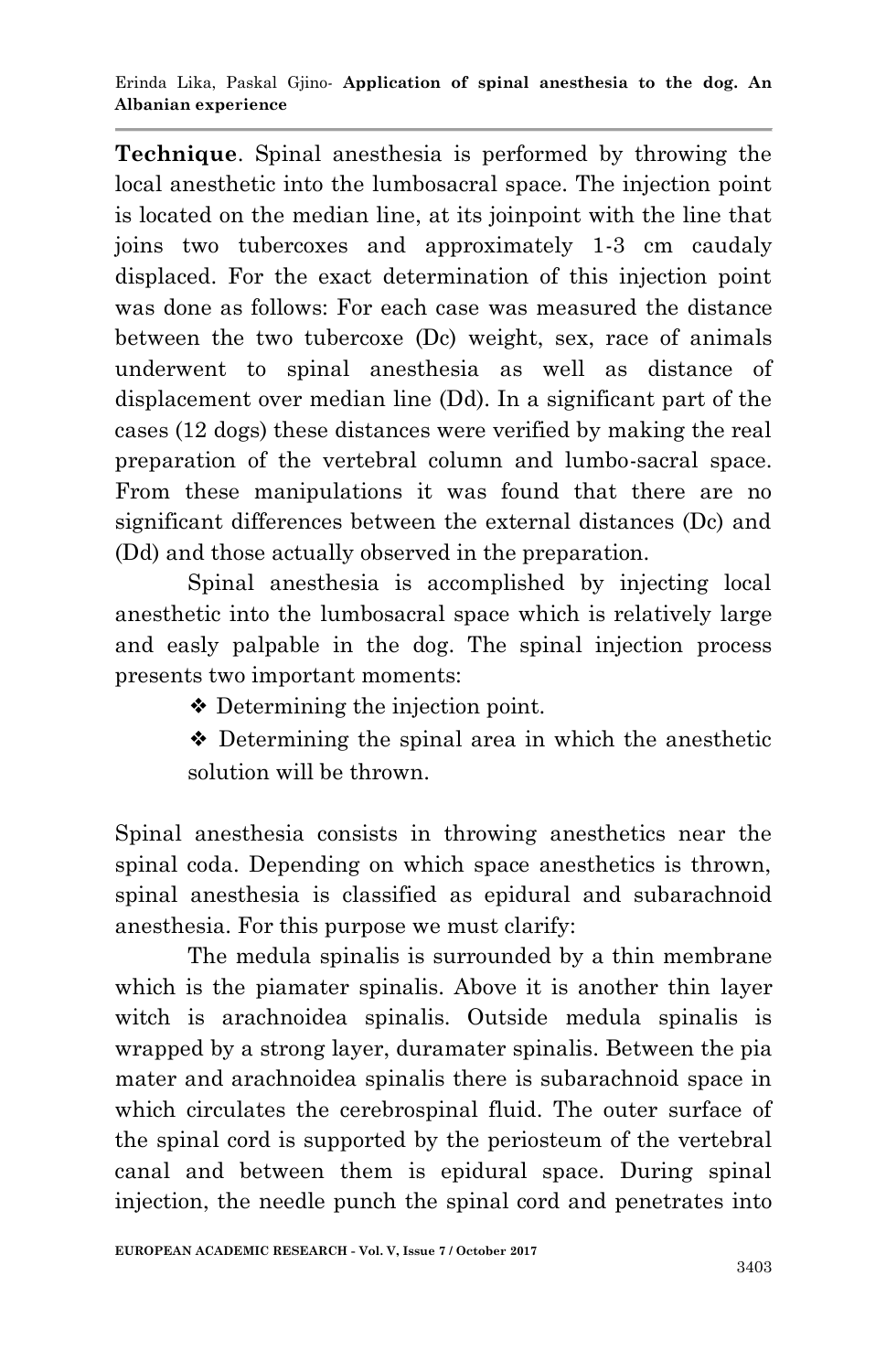the spinal arachnoid space (subarachnoidalis spatium) contacting with the cerebrospinal fluid. Otherwise, the insertion of needle into the epidural space (spatium epiduralis) means "not to punch the strong external spinal cord layer duramater spinalis". Epidural and subarachnoid anesthesia are two different techniques of spinal anesthesia. The common part is the anatomical path that needs to be traversed to reach the epidural space first. then subarachnoid level.

From the anatomical-topographic point of view starting from the outside of the body, during spinal injection into the lumbosacral region, the needle will penetrate into these structures: skin, subcutaneous, and three ligaments, respectively,. Supraspinat ligament, interspinat ligaments and flavum ligament. The yellow ligament that originates from the neck is the last barrier before entering the epidural space. The epidural space extends from the base of the neurocranium to the sacral extremity of the sacrum.

In the lumbar region it is relatively large, contains blood vessels, fatty tissue and nerve root which are considered the object of epidural anesthesia.

For spinal injections, an needle of 14, 16, 20, depending on the size of the animal, is required. It should be fitted with the mandrel to facilitate the crack and to avoid blockage during in-depth penetration. After the penetration into the lower basement of the vertebral canal, the needle may be blocked in the bony part of the canal and therefore it is easily withdrawn in order to position it in the lower epidural space. After removing the mandren, the exact position of the peak of the epidural space should be specified. Normally when the needle is in the epidural space it is not observed the cerebrospinal fluid output both passively and during aspiration, meantime during the push of the anesthetic in the interior there is no noticeable resistance. Further withdrawal of needle means displacement of its peak from epidural space to subarachnoid area which will be associated with the emergence of cerebrospinal fluid.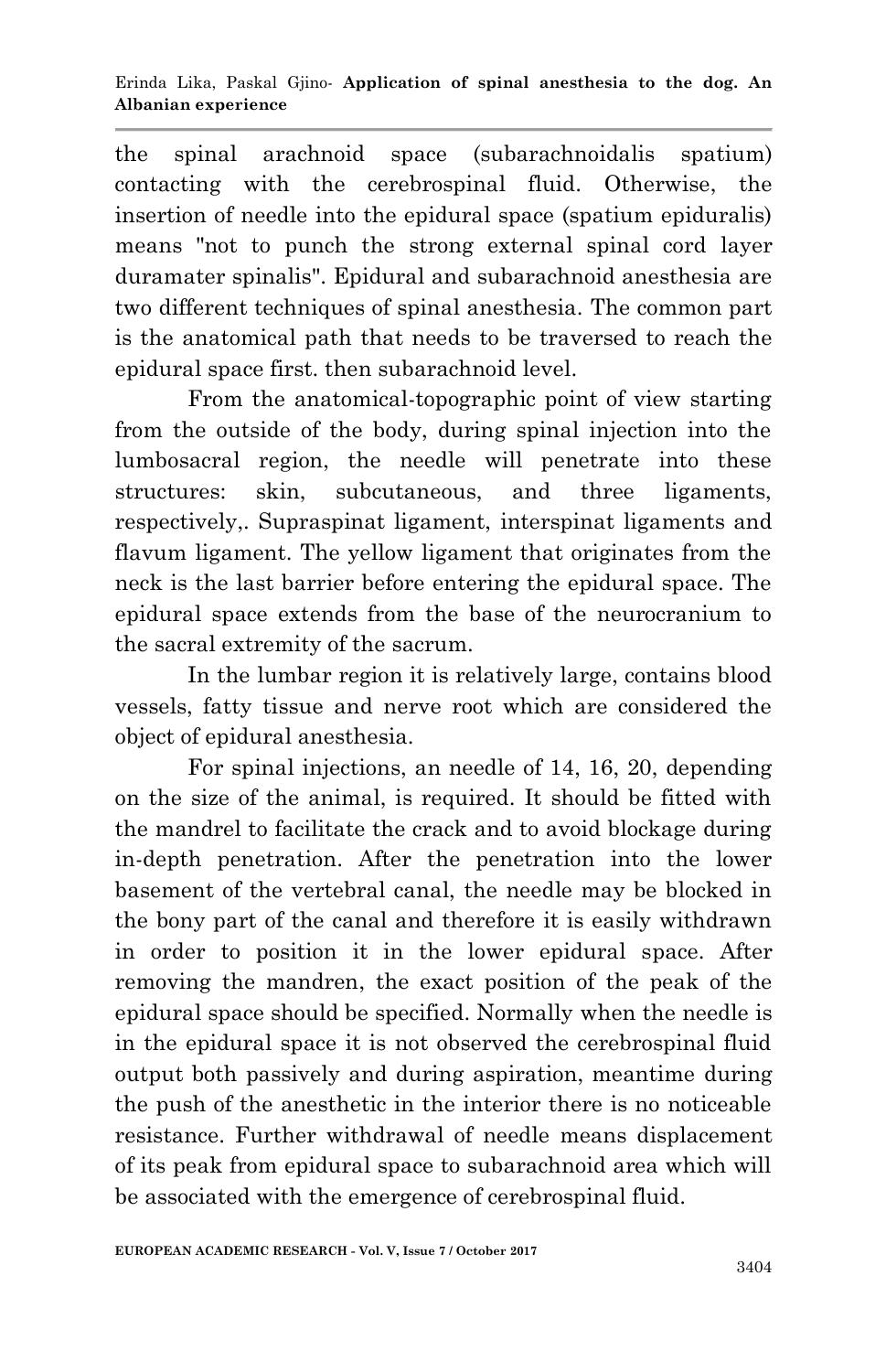The treatment of these moments has to do with the fact that spinal anesthesia can be accomplished in two ways: epidural anesthesia and subarachnoid anesthesia. Both of these techniques are part of the local anesthesia group, but the difference lies in the degree of cessation of sensitivity, the region of involvement and the consequences that can be created.

The qualitative assessment of the two abovementioned techniques is as follows:

**a-Epidural anesthesia**. Technically it is easily accomplished. There are no serious consequences even in the case of overdosage. Anesthetics surrounds the medula spinalis and infiltrates through diffusion around it. This means that even when the needle top does not go exactly into the epidural space, again the anesthetic effect is achieved to a considerable extent but not 100%. The negative side of this technique is the accidental drop in anesthetic in the subarachnoid space which may be associated with undesirable side effect.

Epidural anesthesia is characterized by long time of initiation of anesthetic action, shorter period of anesthetic effect compared with subarachnoid anesthesia and minimal negative side effects.

**b-Subarachnoid anesthesia**. The injection of the anesthetic substance into the subarachnoid space is a relatively difficult procedure and requires experience and accuracy. The induction of anesthesia through this technique is achieved faster than in the case of epidural anesthesia while the duration is greater. The adverse side effects seen in this form of spinal anesthesia are more pronounced. This kind of anesthesia requires care in the technique of realization and replacement of the amount of cerebrospinal fluid with that of anesthetic at 50-75%.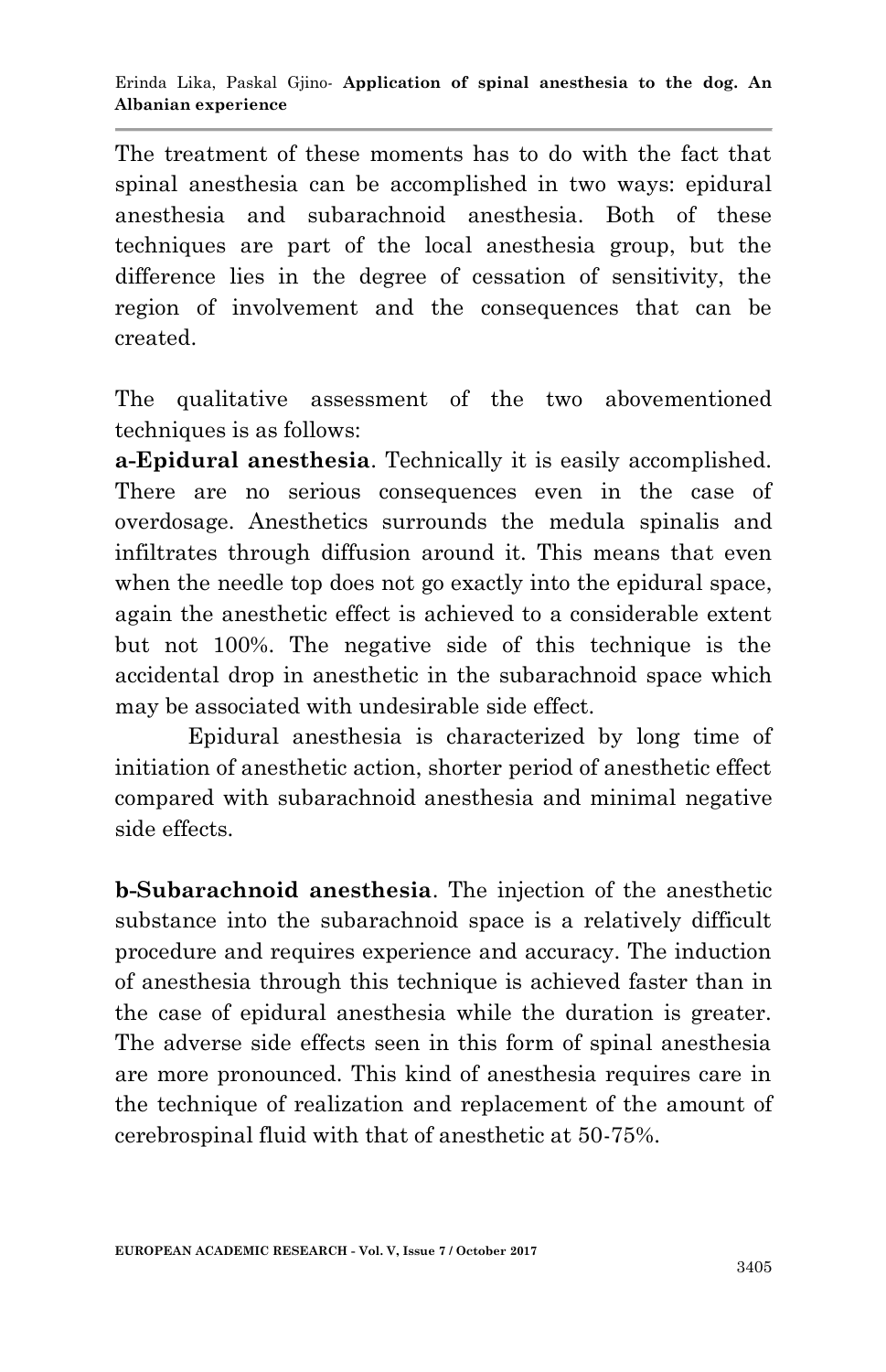### **RESULTS AND DISCUSSION**

From statistical data processing results that in the geometry of spinal injection, race and sex do not have any noticeable influence over (Dd). What is noticeable is the dependence of body weight on indicators (Dc) and (Dd), as well as the strong correlation between (Dc) and (Dd). The correlation coefficient between the body weight and the displacement distance (Dd) resulted with P>0.94 whereas the correlation between the distance (Dc) and (Dd) resulted  $P>0.9$ .

The use of regression equation  $y = a + bx$  for the above results proved that:

D (d) =  $0.9 + 0.054$  B (w) Error  $\pm 0.197$ D (d) =  $0.33 + 0.23$  D (c) Error  $\pm 0.25$ D (d)  $\rightarrow$  the distance of the caudal displacement over the median line  $D(c) \rightarrow distance between two tube roots$  $B(w) \rightarrow Body weight$ 

Knowing the body weight or the distance between the two tuber coxa, it is possible to accurately perform spinal epidural or subarachnoidal injection.

Given the qualitative indicators of spinal anesthesia, the results were classified into three groups

- a. light (surface)
- b. average
- c. deep

These data are given in Table no. 1 **Table no. 1**

| Groups | Epidural anesthesia |        |         | Subarachnoidale anesthesia |        |      |
|--------|---------------------|--------|---------|----------------------------|--------|------|
|        | Light               | Medium | Deep    | Light                      | Medium | Deep |
|        |                     |        |         |                            |        |      |
|        |                     |        |         |                            |        |      |
|        |                     |        | o<br>., |                            |        |      |
|        |                     |        |         |                            |        |      |

**Table no. 1 Qualitative valutation of spinal anaesthesia regarding groups and types of anaesthesia**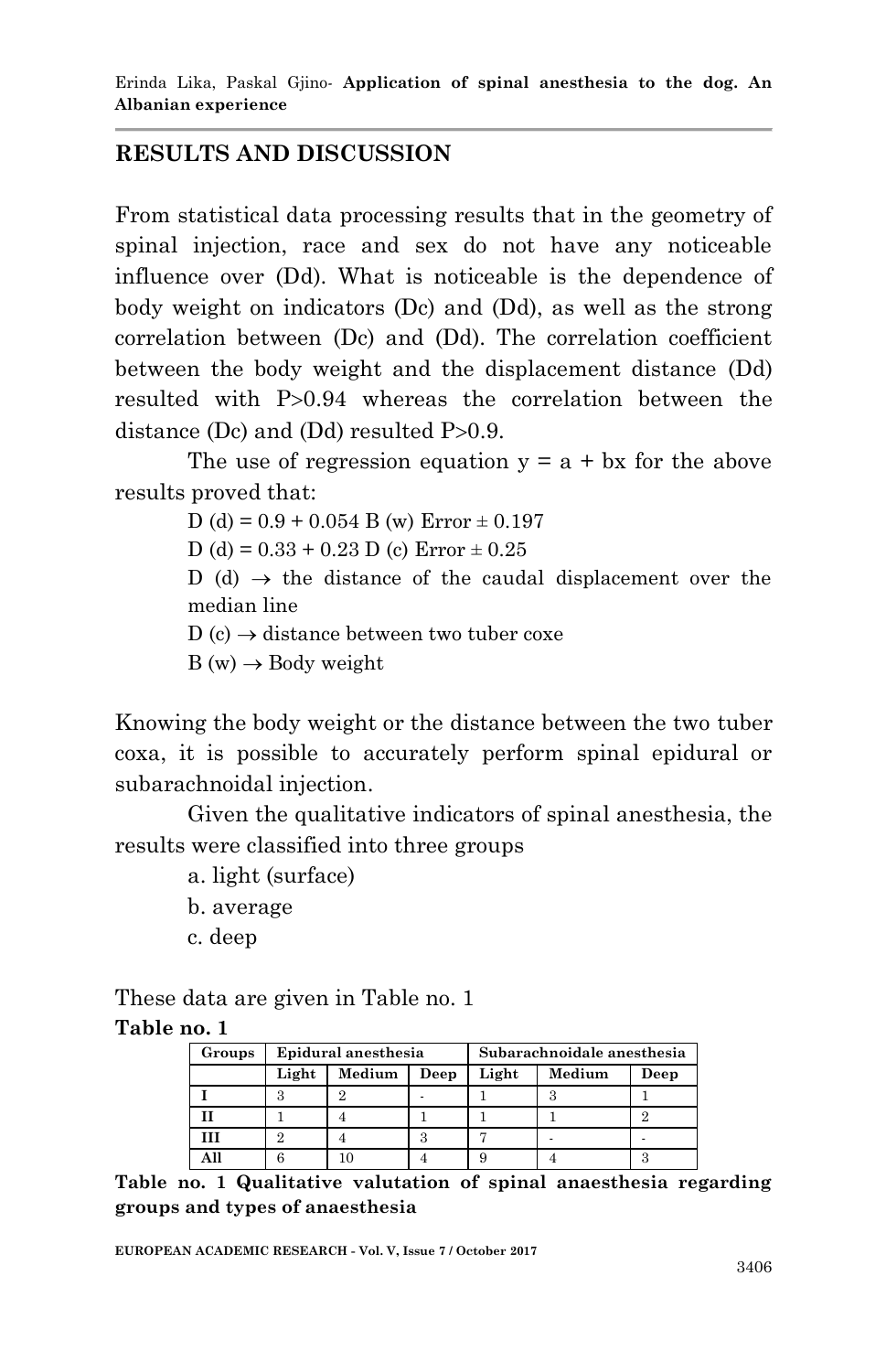Erinda Lika, Paskal Gjino*-* **Application of spinal anesthesia to the dog. An Albanian experience**

For quantitative indicators of spinal anesthesia the results are reflected in Table no.2 .

| Table no. 2 |  |
|-------------|--|
|-------------|--|

|        | Epidural anesthesia |                   |          | Subarachnoidale anesthesia |           |          |
|--------|---------------------|-------------------|----------|----------------------------|-----------|----------|
| Groups | No                  | Induction         | Duration | No.animals                 | Induction | Duration |
|        | animals             | time              |          |                            | time      |          |
|        | Ð                   | $8\pm2$ min       | $28 + 4$ | Ð                          | $5\pm2$   | $48 + 4$ |
|        |                     | $7\pm2\text{min}$ | $32 + 7$ |                            | $4\pm1$   | $58 + 2$ |
|        |                     | $6\pm 3$ min      | $41 + 4$ |                            | $4\pm 2$  | $62 + 5$ |

**Table no. 2 Quantitative valutation of spinal anaesthesia regarding groups and types of anaesthesia**

Spinal anesthesia is part of local anesthesia and is used in those cases where surgical interventions are minor and when general anesthesia is compromised due to severe pathologies that can be created in the body (1, 3, 11). Spinal anesthesia is ideal for surgical interventions at the caudal part of the trunk or lower limbs. It is advisable in these cases:

- $\triangleright$  Surgical surgery of the back of the abdomen.
- $\triangleright$  Surgical gynecological and obstetric interventions.
- $\triangleright$  Surgical treatment of inguinal, scrotum, perineal hernias.
- $\triangleright$  Surgical surgery in the back limbs.
- $\triangleright$  Surgical interventions in the urinary tract.
- $\triangleright$  Surgical perineal and rectal surgery.

Spinal anesthesia is contraindicated in some cases as:

- $\triangleright$  Local or systemic infection
- $\triangleright$  Irreversible drop in blood pressure and volume.
- $\triangleright$  Blood clotting defects.
- $\triangleright$  Intracranial pressure increased.

Spinal anesthesia should not be considered a "transverse chemical cut" in the medula spinalis (7, 12, 15). Its realization is made possible by the blockage of the nervous system at the level of the spinal nerve root. The neural roots that emerge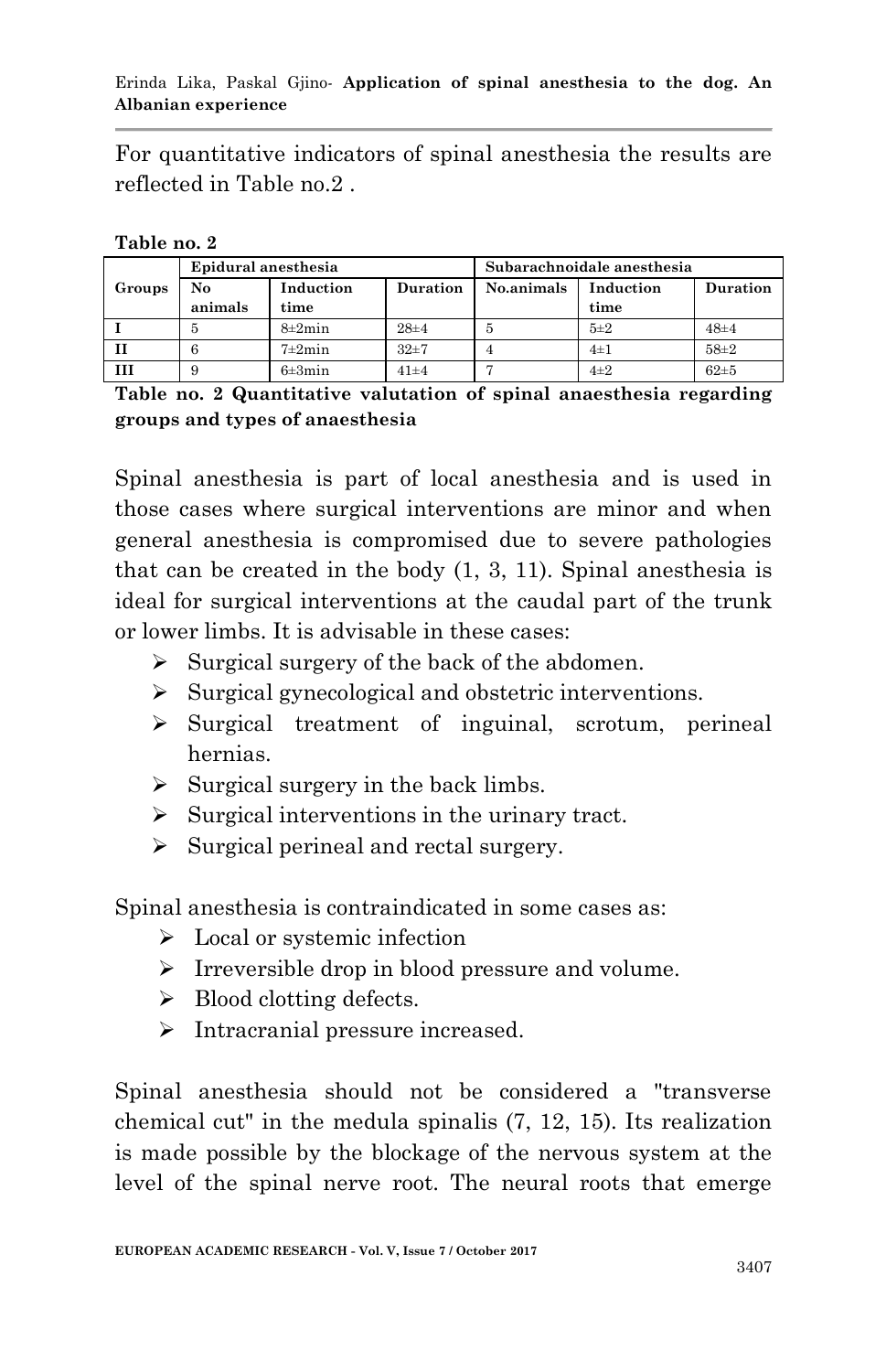from the spinal canal are directly exposed to the anesthetic inside the cerebrospinal fluid.

The results of this nerve blockade include:

- anesthesia
- analgesia
- sympathic block
- usually full muscle relaxation

Spinal anesthesia provides the possibility of a deep nerve blockade in a large area with a small amount of local anesthetic. The goal in this case is the production of sufficient anesthesia without causing disorders in the overall condition of the patient and avoiding lethal accidents. During spinal anesthesia lumbar and sacral nerve roots are always blocked. In the case of subarachnoid anesthesia, the cephalic circulation is unpredictable.

In clinical practice the most important factors to be considered during spinal anesthesia should be the dose and concentration of local anesthetic as well as the space within the spinal cord to which the anesthetic will be thrown. (Epidural and subarachnoid anesthesia). The ratio between injected anesthetic dose and spinal blocking height has never been proven (10, 20). Lower doses provide less powerful nervous blockade and shorter duration due to faster metabolism and absorption of local anesthetic.

Signs and symptoms of excessive local anesthetic prolapse can be associated with fear, distress, nausea and vomiting, hypotension, anxiety, respiratory insufficiency, coma and respiratory prohibition.

Neuronal damage is fairly rare. They may be due to trauma caused by needle, chemical contamination or local anesthetic bacterial contamination, toxic reactions to local anesthetic, subarachnoid hemorrhage, and so on.

Epidural anesthesia is perfect and with minimal side effects. It can be realized alone or combined with tranquilizants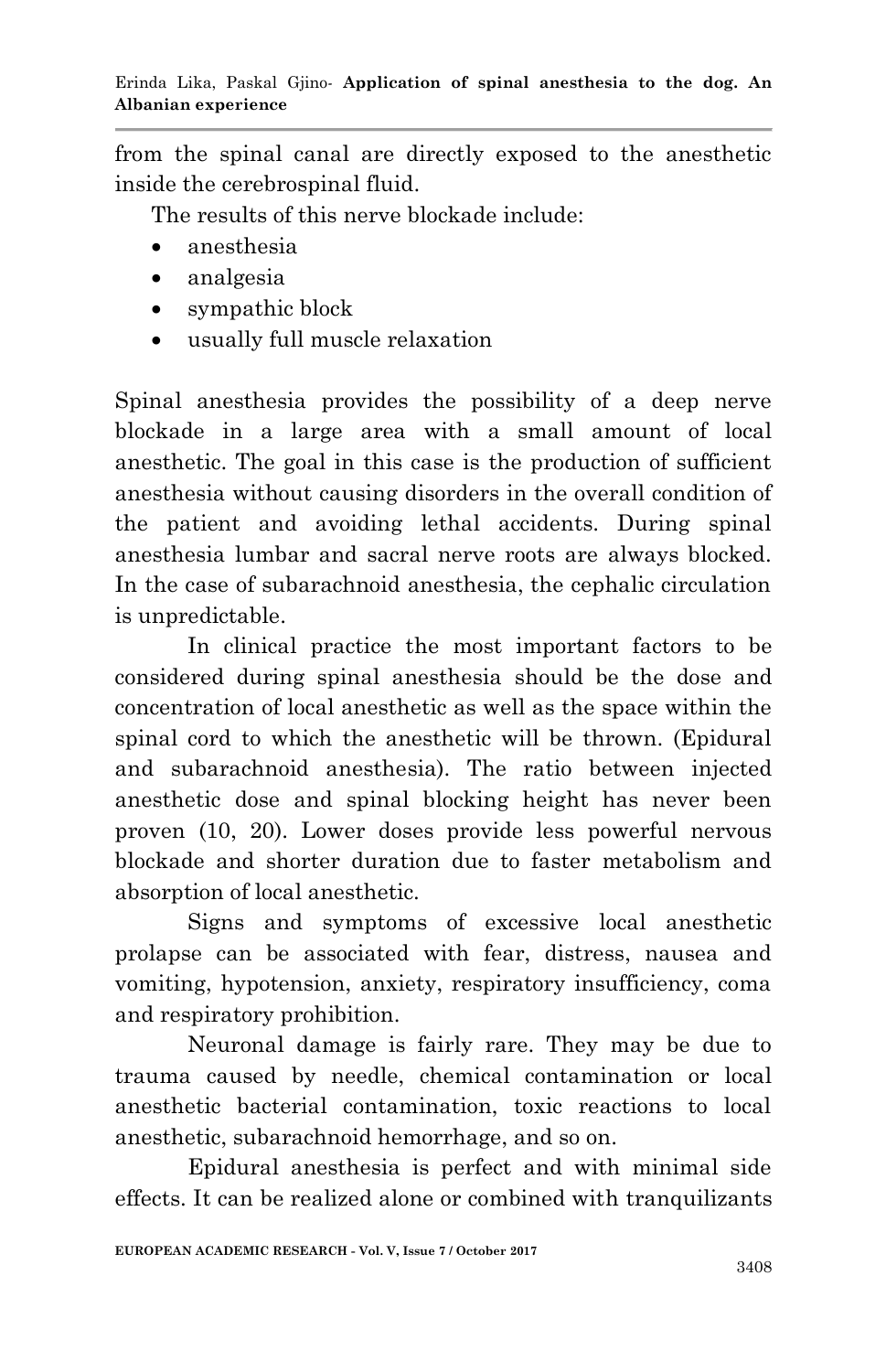and sedatives. Combination often gives better results and fewer complications (9, 16, 19).

The contraindications for epidural anesthesia are few. Epidural anesthesia should be avoided in absolute cases like in cases of coagulopathy and infection at the injection site. Also during epidural anesthesia care should be taken in cases of arterial hypothyroidism, sepsis conditions, and in pathologies of nervous system previously diagnosed.

The signs that you notice during intoxication are dyspnea, diaphragm paralysis, intercostal paralysis, prohibition of respiration. If local anesthetized by intrathecal pathway through foramen magnum, then "full spinal" (2, 16, 20) will occur. On the cardiovascular system, the anesthetic affects the phase of depolarization, conduction and shrinking heart rate associated with hypotension and bradycardia.

Subarachnoid injection may be associated with dyspnea (intercostal paralysis), paralysis of the diaphragm, respiratory arrest, deep hypotension, etc. Prevention of this situation is done by aspiration, avoidance of IV injection, the application of the test dose accompanied by the waiting 3-5 minutes before continuing the injection.

## **CONCLUSIONS**

- Determining the exact point of the spinal injection is made possible by recognizing the weight or the distance between the tuber coxa.
- Spinal anesthesia can be used with great success in surgical interventions associated with dangerous patient conditions.
- Subarachnoid anesthesia gives better anesthetic results but can cause severe accidents.
- Epidural anesthesia is a very simple and easy technique to accomplish but induces short and superficial anesthesia.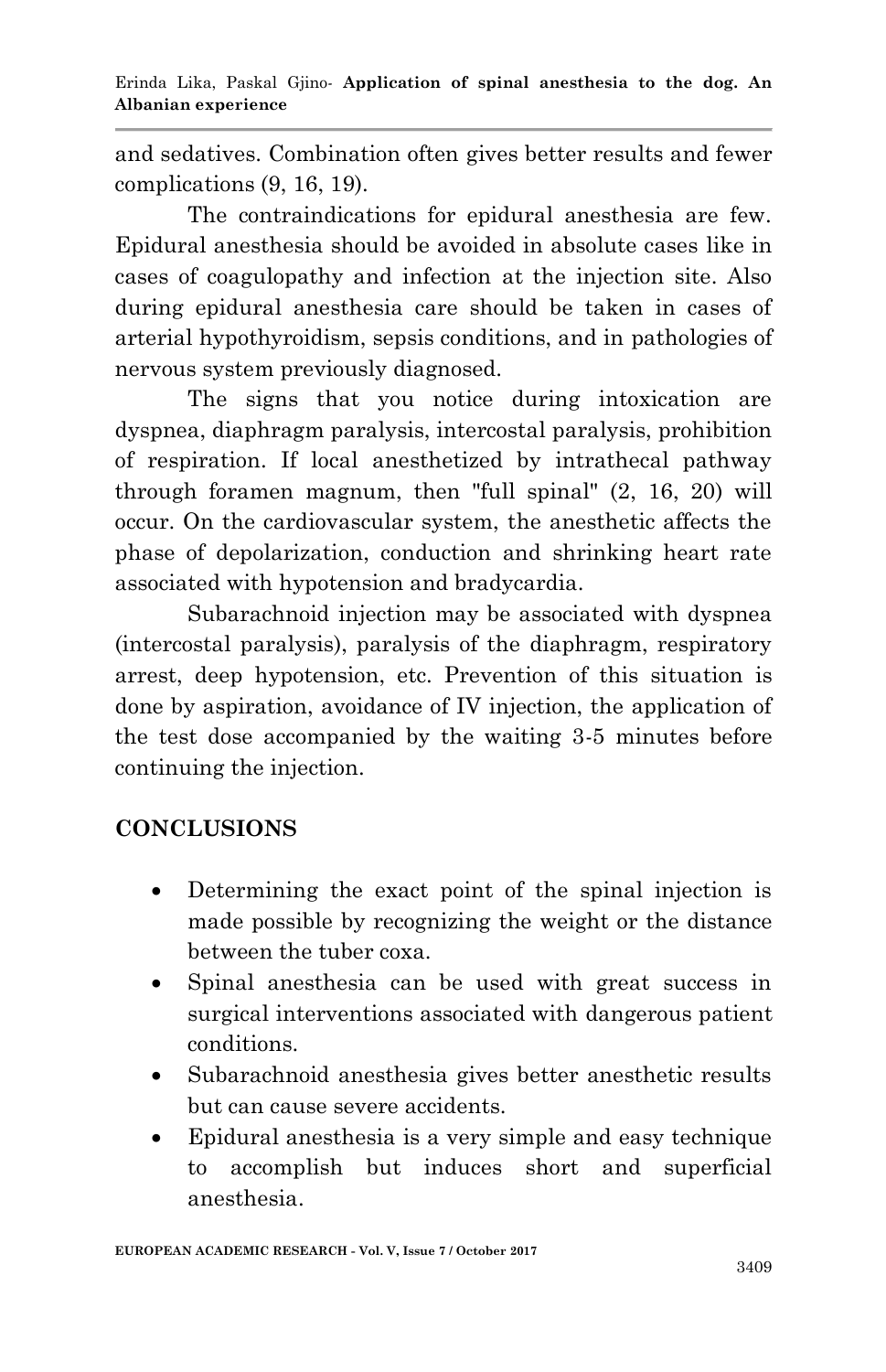The most successful local anesthetic is 0.75% Bupivacaine at a dose of 1 ml / kg body weight.

#### **REFERENCES**

- 1. Amarpal, Aithal, H.P., Kinjavdekar, P. et al, Interaction between epidurally administered ketamine and pethidine in dogs. J Vet Med A Physiol Pathol Clin Med. 2003;50:254– 258.
- 2. Boikova, N.V., Volchkov, V.A., Strashnov, V.I. et al, Morphofunctional changes in spinal cord neurons after epidural lidocaine. Neurosci Behav Physiol. 2004;34:597– 601.
- 3. Cook, T.M. Combined spinal-epidural techniques. Anaesthesia. 2000;55:42–64.
- 4. de Medicis, E., Tetrault, J.P., Martin, R. et al, A prospective comparative study of two indirect methods for confirming the localization of an epidural catheter for postoperative analgesia. Anesth Analg. 2005;101:1830–1833.
- 5. Duke, T., Caulkett, N.A., Ball, S.D. et al, Comparative analgesic and cardiopulmonary effects of bupivacaine and ropivacaine in the epidural space of the conscious dog. Vet Anaesth Analg. 2000;27:13–21.
- 6. Gorgi, A.A., Hofmeister, E.H., Higginbotham, M.J. et al, Effect of body position on cranial migration of epidurally injected methylene blue in recumbent dogs. Am J Vet Res. 2006;67:219–221.
- 7. Hansen, B.D. Epidural catheter analgesia in dogs and cats: technique and review of 182 cases (1991–1999). Journal of Veterinary Emergency and Critical Care. 2001;11:95–103.
- 8. Hoelzler, M.G., Harvey, R.C., Lidbetter, D.A. et al, Comparison of perioperative analgesic protocols for dogs undergoing tibial plateau leveling osteotomy. Vet Surg. 2005;34:337–344.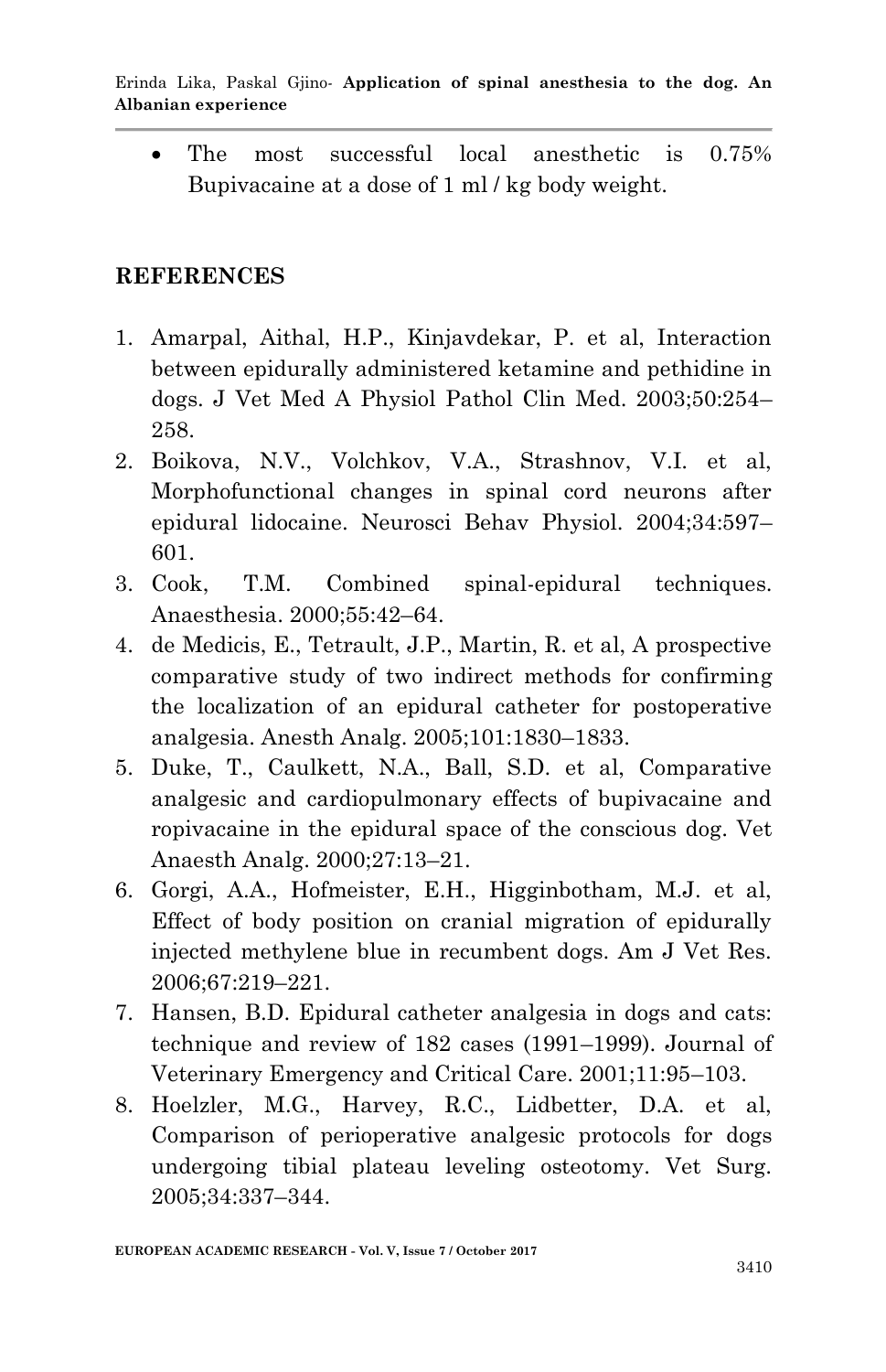- 9. Jones, R.S. Epidural analgesia in the dog and cat. Vet J. 2001;161:123–131.
- 10. Kona-Boun, J.J., Cuvelliez, S., Troncy, E. Evaluation of epidural administration of morphine or morphine and bupivacaine for postoperative analgesia after premedication with an opioid analgesic and orthopedic surgery in dogs. J Am Vet Med Assoc. 2006;229:1103–1112.
- 11. Mosing, M., Leschnik, M., Iff, I. Specific gravity of cerebrospinal fluid in dogs and cats: comparison with different anaesthetic drug solutions (abstract). Veterinary Regional Anaesthesia and Pain Medicine. 2006;4:28–29.
- 12. Naganobu, K., Hagio, M. The effect of body position on the "hanging drop" method for identifying the extradural space in anaesthetized dogs. Vet Anaesth Analg. 2007;34:59–62.
- 13. Novello, L., Corletto, F. Combined spinal-epidural anesthesia in a dog. Vet Surg. 2006;35:191–197.
- 14. Pacharinsak, C., Greene, S.A., Keegan, R.D. et al, Postoperative analgesia in dogs receiving epidural morphine plus medetomidine. J Vet Pharmacol Ther. 2003;26:71–77.
- 15. Read, M.R. Confirmation of epidural needle placement using nerve stimulation in dogs [abstract]. Fourth International Veterinary Academy of Pain Management (IVAPM) Annual Meeting. ; 2007(Montreal (Canada)).
- 16. Savvas, I., Anagnostou, T., Papazoglou, L.G. et al, Successful resuscitation from cardiac arrest associated with extradural lidocaine in a dog. Vet Anaesth Analg. 2006;33:175–178.
- 17. Sibanda, S., Hughes, J.M.L., Pawson, P.E. et al, The effects of preoperative extradural bupivacaine and morphine on the stress response in dogs undergoing femoro-tibial joint surgery. Vet Anaesth Analg. 2006;33:246–257.
- 18. Soares, J.H.N., Ascoli, F.O., Gremiao, I.D.F. et al, Isoflurane sparing action of epidurally administered xylazine hydrochloride in anesthetized dogs. Am J Vet Res. 2004;65:854–859.